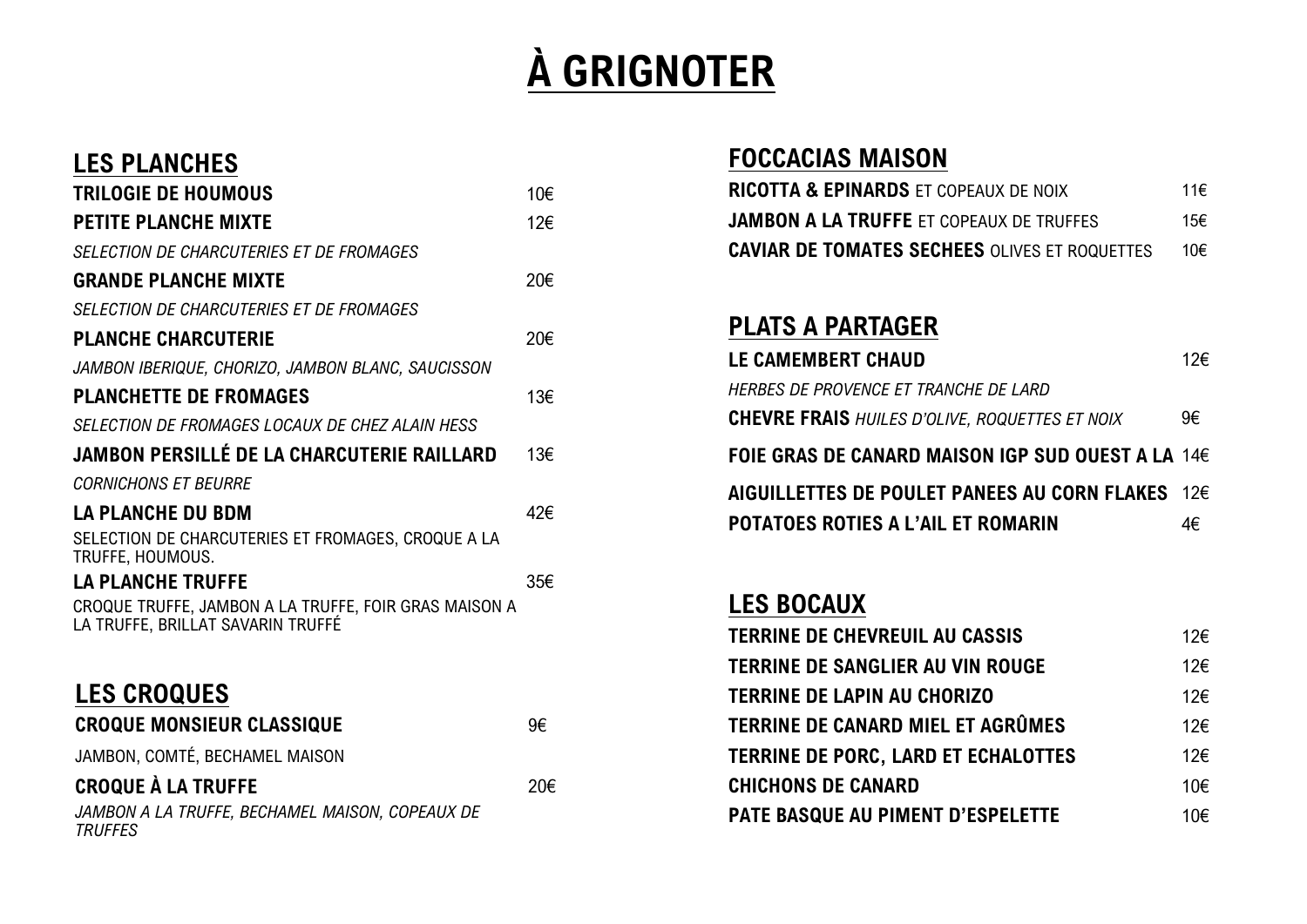# **VINS AU VERRE**

| <b>BLANCS</b>                                         | 12cl  |
|-------------------------------------------------------|-------|
| <b>MACON 2020</b>                                     | 6€    |
| CHÂTEAU DE MESSEY                                     |       |
| <b>CHOREY LES BEAUNE 2020</b>                         | 7€    |
|                                                       |       |
| ARNOUX PÈRE ET FILS                                   |       |
| <b>GIVRY 2016</b>                                     | 6,50€ |
| <b>RAGOT</b>                                          |       |
| <b>BOURGOGNE ALIGOTE « LE CLOU ET LA PLUME » 2019</b> | 5€    |
| <b>AGNES PAQUET</b>                                   |       |
| <b>MONTHELIE CUVEE « MISS ARMANDE » 2020</b>          | 8€    |
| <b>DOUHAIRET PORCHERET</b>                            |       |
| <b>ROUSSETTE DE SAVOIE 2016</b>                       | 5€    |
| <b>GUILLAUME LAVIE</b>                                |       |
| <b>ROUGES</b>                                         | 12cl  |
| <b>BEAUJOLAIS 2015</b>                                | 5€    |
| LAPALU                                                |       |
| <b>FIXIN 2016</b>                                     | 11€   |
| PHILIPPE LIVERA                                       |       |
| <b>BEAUNE « LES BEAUX FOUGETS »</b>                   | 8,50€ |
| <b>DAVID MOREAU</b>                                   |       |
| <b>IRANCY « L'IDYLLE » 2019</b>                       | 6€    |
| RAPHAELLE GUYOT                                       |       |
| <b>TOUT EN CANON 2019</b>                             | 5€    |
| <b>THOMAS FRISSANT</b>                                |       |
| <b>CAIRANNE « LES DOUYES » 2013</b>                   | 6€    |
| <b>ORATOIRE SAINT MARTIN</b>                          |       |

| <b>LE VERRE A L'AVEUGLE</b>                                                        | 6€               |
|------------------------------------------------------------------------------------|------------------|
| TROUVEZ L'APPELLATION, CEPAGE, MILLESIME, DOMAINE,<br><b>GAGNEZ UNE BOUTEILLE!</b> |                  |
| <b>ROSÉ</b>                                                                        | 12 <sub>cl</sub> |
| <b>CÔTE DE PROVENCE</b>                                                            | 6€               |
| CHÂTEAU MAIME                                                                      |                  |
| <b>MOELLEUX</b>                                                                    | 12c              |
| <b>TOURRAINE AMBOISE DELICE</b>                                                    | 5€               |
| <b>FRISSANT</b>                                                                    |                  |
| <b>CRÉMANTS</b>                                                                    | 12cl             |
| <b>BOURGOGNE BLANC DE BLANCS</b>                                                   | 6€               |
| <b>VITTEAUT-ALBERTI</b>                                                            |                  |
| <b>BOURGOGNE ROSE</b>                                                              | 6€               |
| <b>LOUIS BOUILLOT</b>                                                              |                  |
| <b>PETILLANT NATUREL</b>                                                           | 12 <sub>cl</sub> |
| <b>BUGEY CERDON ROSE</b>                                                           | 5€               |
| <b>RENARDAT FACHE</b>                                                              |                  |
| <b>CHAMPAGNE</b>                                                                   |                  |
| <b>EXTRA BRUT « L'ATAVIQUE »</b>                                                   |                  |
| <b>MOUZON LEROUX</b>                                                               |                  |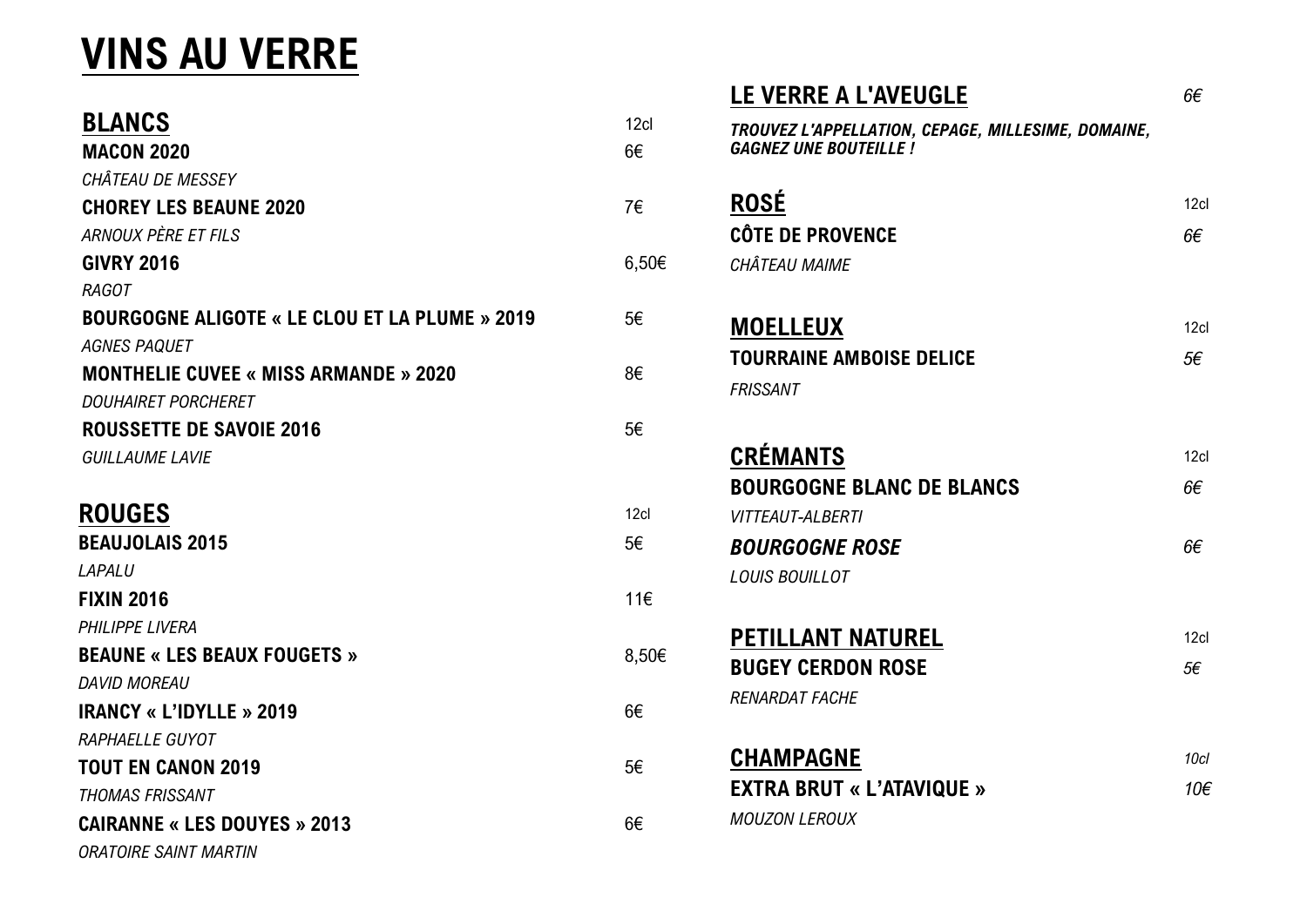

### WHITE NEGRONI

 $G$ *in Lillet Suze* 

 $10 \in$ 

#### BASIL FLOWER

*Téquila Saint Germain basilic frais citron vert sucre..* 

 $10 \in$ 

# ROSEMARY COLLINS

*Vodka liqueur d'Abricot sirop de romarin maison citron* vert\_sirop de sucre\_eau gazeuse..

 $12 \epsilon$ 



# ORION D'OR

*Gin Orion\_liqueur Eau d'Or\_citron jaune\_sucre\_blanc d ' œuf*  $12 \epsilon$ 

# CLASSIC APEROL SPRITZ

*A p é r o l \_ p r o s e c c o \_ e a u g a z e u s e*





Les Mules

#### THE LAST MULE

Gin\_Chartreuse Verte\_citron jaune\_ginger beer

 $10 \in$ 

# BR AMBLE MULE

*Gin Bramble Bombay citron vert ginger beer* 

 $10 \in$ 

## CUBAN MULE

*Rhum Bacardi 4\_purée de fruits de la passion\_ginger beer*

 $10 \in$ 

## MEXICAN MULE

*T e q u i l a \_ p u r é e d e f r a i s e \_ c i t r o n v e r t \_ g i n g e r b e e r*  $10 \in$ 

### LE MULE DU COIN

*Gin l'Ô de Meursault\_citron vert\_ginger beer\_spray d ' eau - d e - v i e d ' a b r i c o t d e R o u l o t .*

 $12 \epsilon$